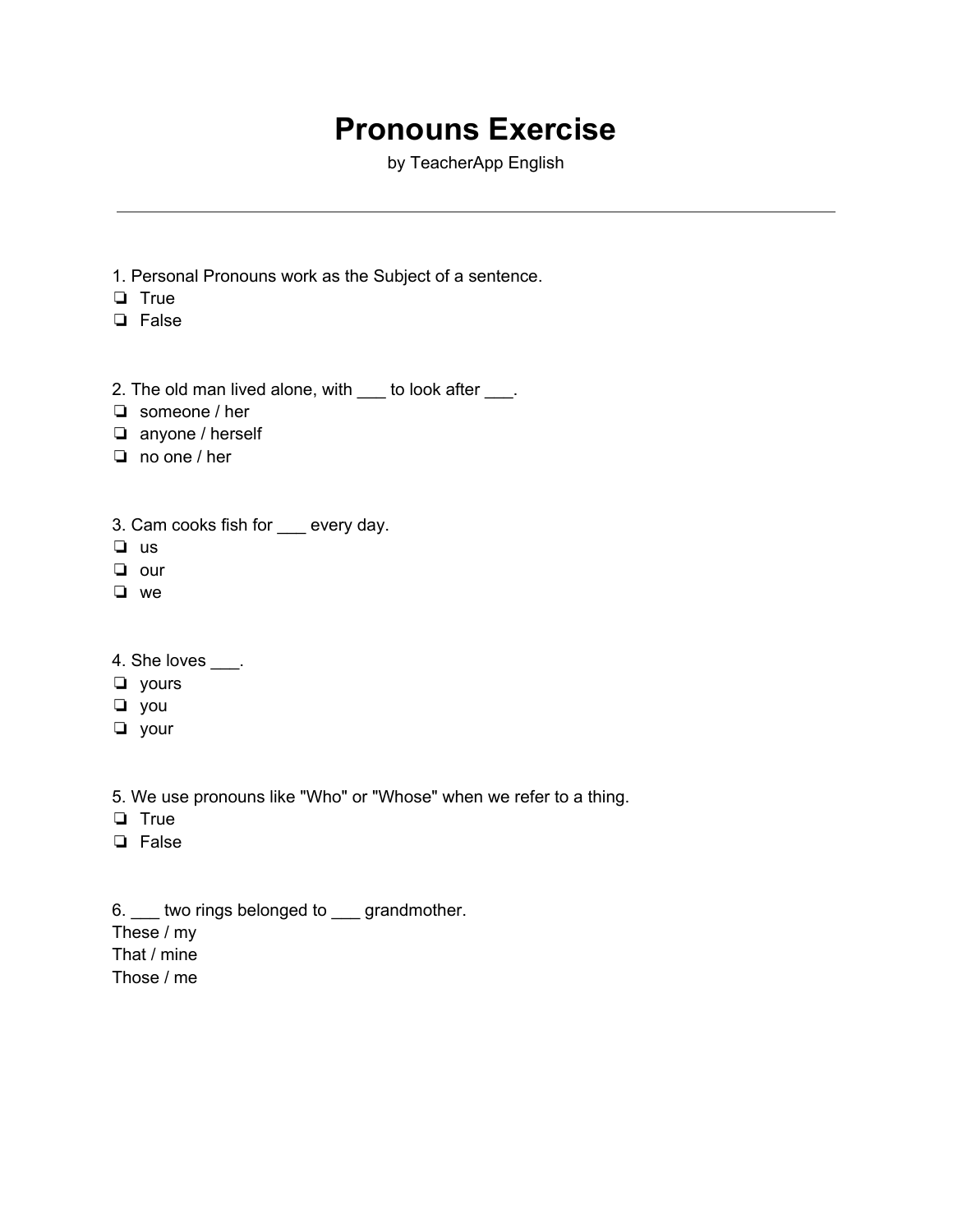7. Please show \_\_\_ the cars.

- ❏ us
- ❏ we
- ❏ our
- 8. Where are my shoes? Here \_\_\_ are.
- ❏ them
- ❏ they
- ❏ their
- 9. She wants \_\_\_ sunglasses.
- ❏ that
- ❏ those
- ❏ this
- 10. When he opened the door, \_\_\_ handle broke off in \_\_\_ hand.
- ❏ it's / his
- ❏ it / him
- ❏ its / his
- 11. This apple is for \_\_\_\_.
- ❏ she
- ❏ you
- ❏ I
- 12. Here's Mel and \_\_\_ brother.
- ❏ her
- ❏ she
- ❏ hers
- 13. Give \_\_\_ the ball.
- ❏ my
- ❏ I
- ❏ me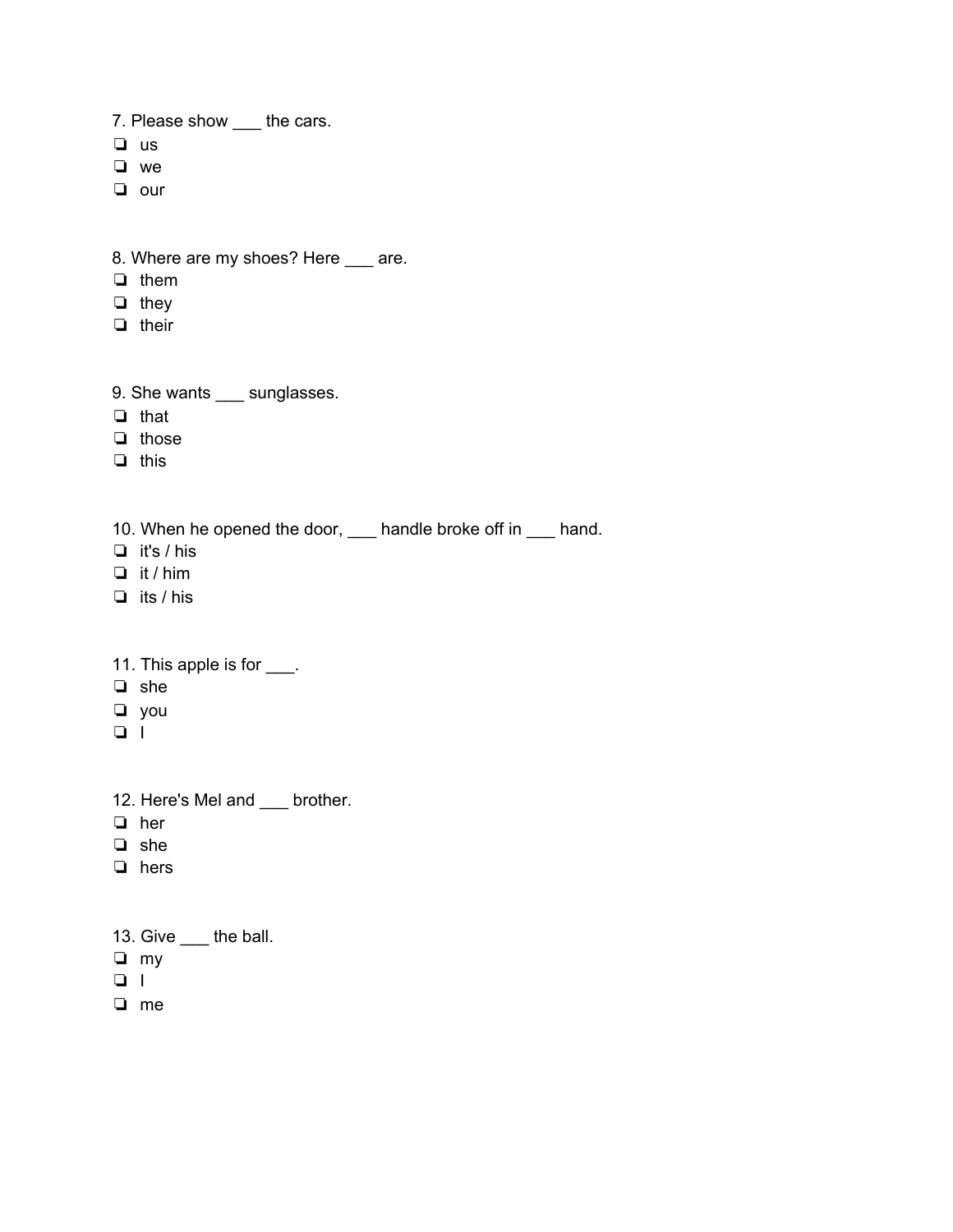- 14. A baby learns the meaning of words as \_\_\_ are spoken by others.
- ❏ their
- ❏ they
- ❏ them
- 15. Who has the pen? Ron has \_\_\_\_.
- ❏ him
- ❏ it
- ❏ them

Correct Answers on final page.